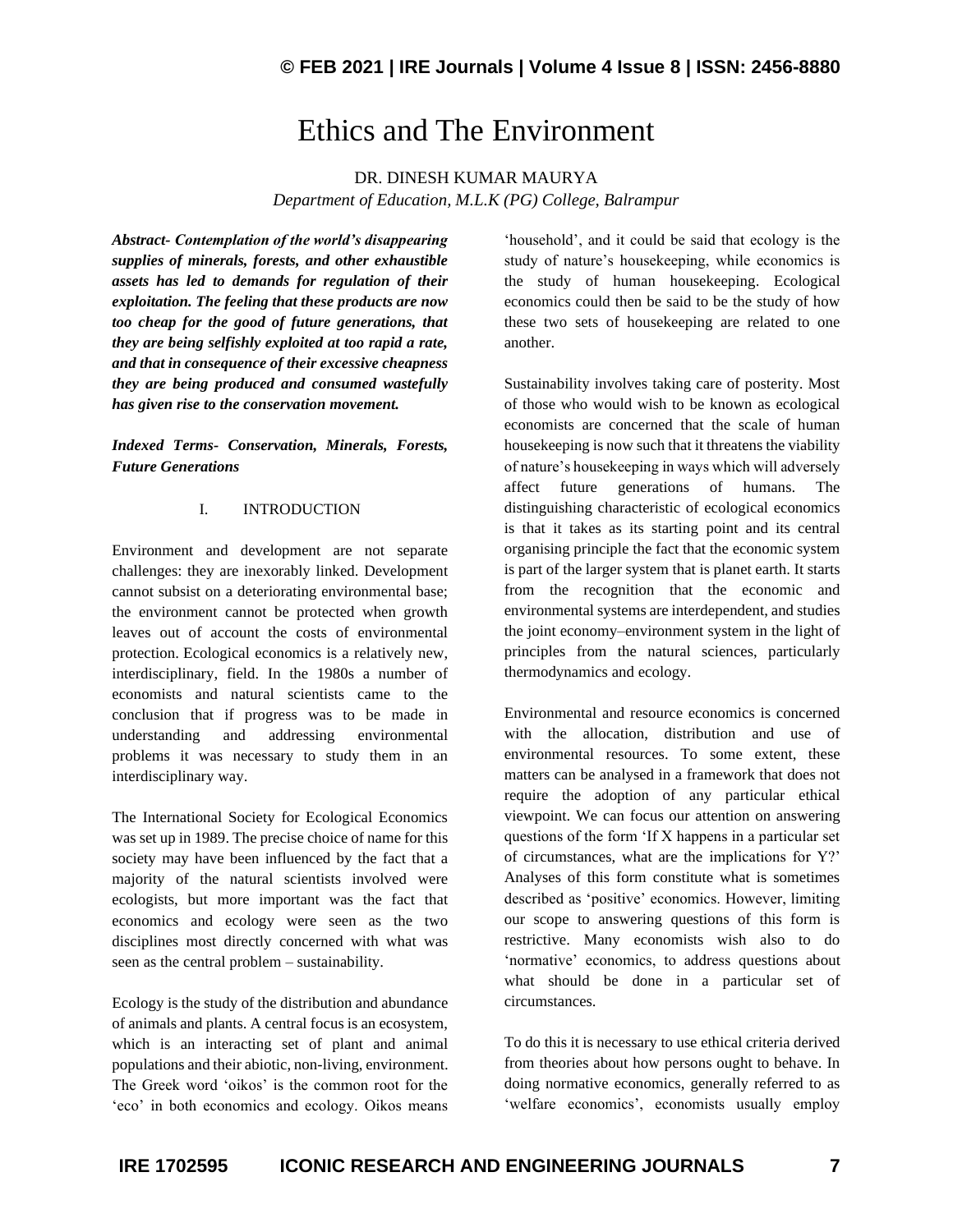## **© FEB 2021 | IRE Journals | Volume 4 Issue 8 | ISSN: 2456-8880**

criteria derived from utilitarian ethical theory. Normative resource and environmental economics are predominantly founded in utilitarian ethics. The main purpose is to provide an introduction to and overview of the nature of the utilitarian approach to ethics, and to show how it informs normative economics. In the context of economic activity and the natural environment, the question of how we should behave with respect to future generations is important. many, a concern that current economic activity is affecting the environment so as to entail damage to future generations. A fundamental distinction can be drawn between two broad families of ethical systems: humanist and naturalist moral philosophies. In humanist philosophies, rights and duties are accorded exclusively to human beings, either as individuals or as communities – while humans may be willing to give them consideration, non-human things have no rights or responsibilities in themselves.

A naturalist ethic denies this primacy or exclusivity to human beings. In this ethical framework, values do not derive exclusively from human beings. Rather, rights can be defined only with respect to some natural system. Peter Singer (1993) describes this position as a 'deep ecology' ethic. When a development is proposed, a deep ecologist might argue that the project would not be right if significant disturbances to ecosystems are likely to occur. Given that a large part of human behaviour does have significant ecological implications, strict adherence to a naturalist philosophy would prohibit much current and future human activity. The implications of a thoroughgoing adherence to such a moral philosophy seem to be quite profound, although much depends upon what constitutes a significant impact.

Ecological economists have argued the need to work towards a more holistic discipline that would integrate natural-scientific and economic paradigms. Some ecological economists argue further that the sustainability problem requires nothing less than a fundamental change in social values, as well as a scientific reorientation. While some movement has been made in the direction of interdisciplinary cooperation, most analysis is still some way from having achieved integration. At the other end of a spectrum of methodologies are economists who see no need to go beyond the application of neoclassical

techniques to environmental problems, and stress the importance of constructing a more complete set of quasi-market incentives to induce efficient behaviour. Such economists would reject the idea that existing social values need to be questioned, and many have great faith in the ability of continuing technical progress to ameliorate problems of resource scarcity and promote sustainability.

A weak form of naturalist ethic – roughly speaking, the notion that behaviour which has potentially large impacts on those parts of the biosphere that are deserving of safeguard, because of their unusualness or scarcity, should be prohibited – has had some impact on public policy in many countries. Examples include the designation of Sites of Special Scientific Interest and the consequent special provisions for management of these sites in the United Kingdom, the system of National Parks in the USA, and the designation of Internationally Important Sites by the Worldwide Fund for Nature. Libertarianism is a humanist moral philosophy. It takes as its central axiom the fundamental inviolability of individual human rights. There are no rights other than the rights of human individuals, and economic and social behaviour is assessed in terms of whether or not it respects those rights. Actions that infringe individual rights cannot be justified by appealing to some supposed improvement in the level of social wellbeing.

Libertarianism asserts the primacy of processes, procedures and mechanisms for ensuring that fundamental liberties and rights of individual human beings are respected and sustained. Rights are inherent in persons as individuals, and concepts such as community or social rights are not meaningful. Libertarians are entirely opposed to concepts of justice based on the consequences or outcomes. An outcome cannot in itself be morally good or bad.

Libertarian moral philosophy is likely to drastically limit the scope of what government may legitimately do. For example, policy to redistribute income and wealth (between people, between countries or between generations) in favour of the poor at the expense of the rich requires taxation that is coercive, and so unjust unless every affected person consents to it. Government action would be limited to maintaining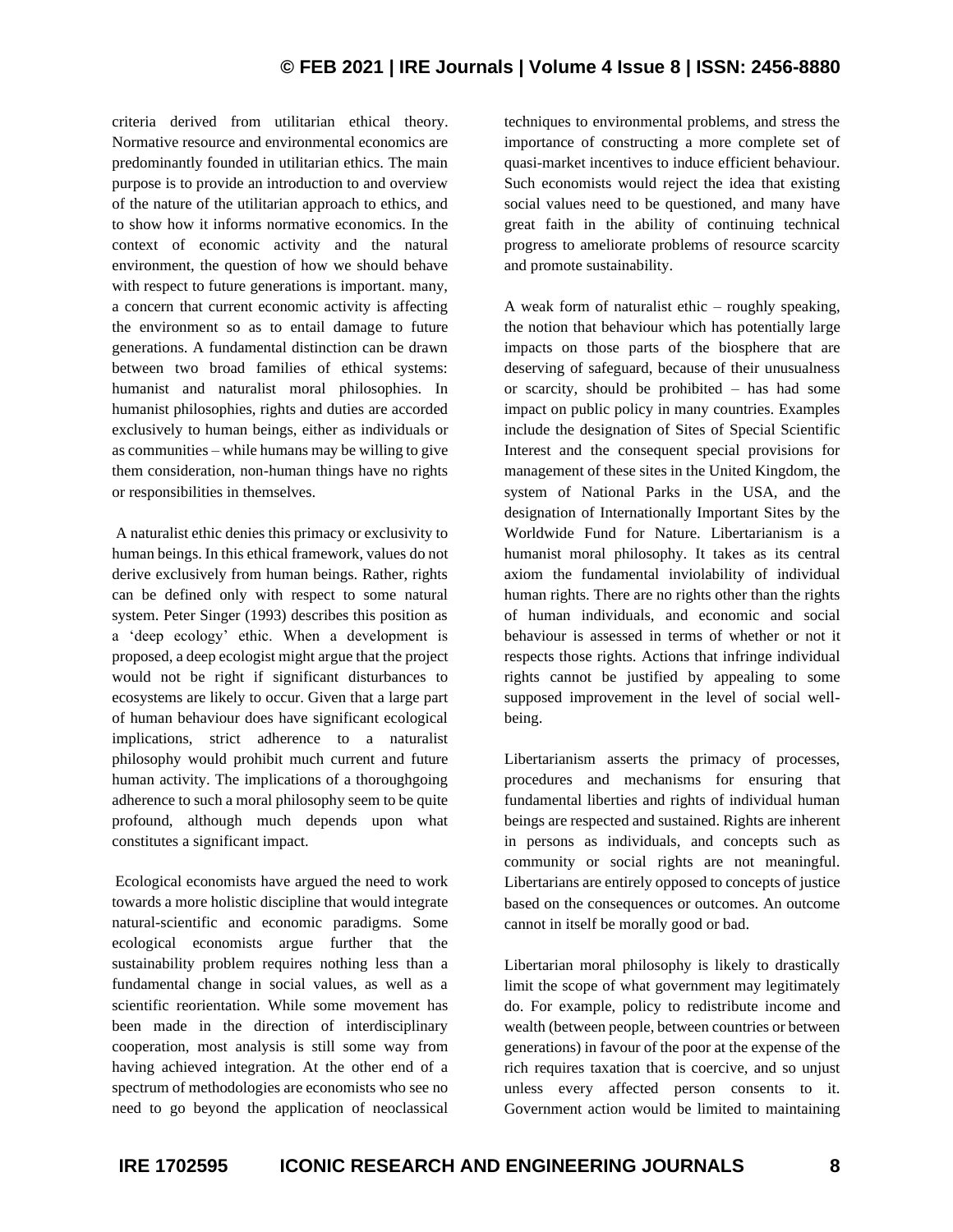the institutions required to support free contract and exchange. Those who believe in a limited role for government have adopted libertarianism enthusiastically.

Utilitarianism originated in the writings of David Hume (1711–1776) and Jeremy Bentham (1748– 1832), and found its most complete expression in the work of John Stuart Mill (1806–1873), particularly in his Utilitarianism (1863). The ethical basis for modern normative economics is a particular variety of utilitarianism, as we shall explain. 'Utility' is the term introduced by early utilitarian writers for the individual's pleasure or happiness. Modern economics still uses this term in that way. The term 'welfare' is used to refer to the social good, which in utilitarianism, and hence welfare economics, is some aggregation of individual utilities.

For utilitarian actions which increase welfare are right and actions that decrease it are wrong. Economists make recommendations concerning environmental policy objectives, such as, for example, the level of pollution to be allowed. Such recommendations are derived from welfare economics, the ethical basis for which is a form of utilitarianism where the criterion of what is good for a human individual is that individual's own tastes. Many of those who are concerned about the natural environment have different ethical positions. Some want, for example, to confer moral standing on non-human individuals. In the preference-based utilitarianism that underpins welfare economics, the interests of non-humans get taken into account only in so far as some humans care about those interests. Many of the decisions that have to be taken regarding the use of the services that the natural environment provides have implications for human interests that stretch out over time. The question that then arises is whether future effects should be given the same weight as current effects in current decision making. This is the question of discounting. In thinking about this question, it is important to keep clear the distinction between discounting future utility and discounting future consumption.

It is also important to be clear that the implications of discounting vary with the terms on which consumption and utility can be shifted over time. But we can be fairly certain that no new technology will abolish absolute scarcity because the laws of thermodynamics apply to all possible technologies. No one can be absolutely certain that we will not someday discover perpetual motion and how to create and destroy matter and energy. But the reasonable assumption for economists is that this is an unlikely prospect and that while technology will continue to pull rabbits out of hats, it will not pull an elephant out of a hat – much less an infinite series of ever-larger elephants! Economists typically conceptualise sustainability as constant, or non-declining, consumption (or utility). Given the use of a model where there is a single commodity, this is equivalent to sustainability as maintaining productive potential through time. Ecologists are more inclined to focus explicitly on the properties of the biosphere, such as resilience, than on human welfare. However, in effect, their approach is also anthropocentric and at the level of general objectives the approaches should be seen as complementary rather than competitive. Ecologists tend to be less optimistic than economists about the possibilities of substituting human-made for natural capital, so that at the level of particular objectives they tend to favour some variant of 'keep natural capital intact' whereas economists tend to favour 'keep total capital intact'. Ecologists tend, that is, to be 'strong sustainability' whereas economists tend to be 'weak sustainability'. Ecologists are more inclined to urge a cautious approach to policy objectives, and less inclined to rely on price incentives as policy instruments.

**CONCLUSION** 

## REFERENCES

- [1] ABS (1995) National Balance Sheets for Australia: Issues and Experimental Estimates 1989 to 1992.Australian Bureau of Statistics, Canberra.
- [2] Adamowicz, W., Louviere, J. and Williams, M. (1994) Combining revealed and stated preference methods for valuing environmental